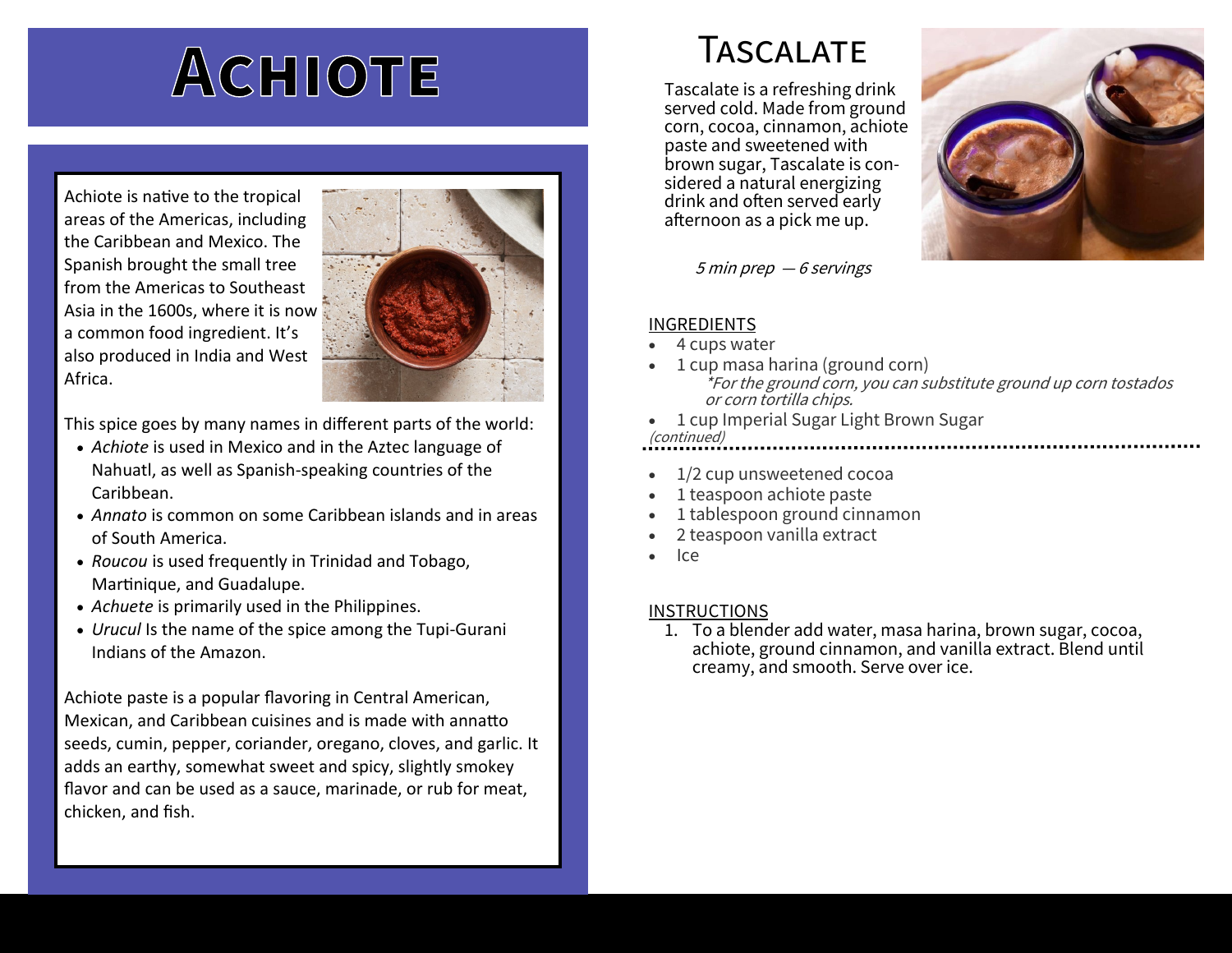# Cuban Yellow Rice & Sausage

Prep Time: 10 min — Cook Time: 20min — 6 servings

#### INGREDIENTS

- 2 tablespoons olive oil
- 1 small onion chopped
- 1 green bell pepper chopped
- 2 cloves garlic minced
- 1 can sliced pimentos (4 oz) drained
- 1 can tomato sauce (8 oz)
- 2 cups uncooked long grain rice washed and strained
- 3 1/2 cups water

(continued)

- 1 chicken bouillon cube
- Pinch of achiote, annatto or turmeric powder to color the rice
- 1 bay leaf
- 12 ounces smoked chicken sausages sliced (or 1 can Vienna sausages, cut in half)

#### **INSTRUCTIONS**

- 1. In a Dutch oven or saucepan, heat olive oil over medium-high heat. Add onion, green pepper, and garlic. Sauté for 5 minutes.
- 2. Add sliced pimentos and tomato sauce. Sauté for 1 minute. Add rice, water, bouillon cube, achiote and bay leaf. Bring to a boil.
- 3. Reduce heat to low. Cover and simmer until liquid as absorbed and rice is tender, about 15 minutes. DO NOT OPEN THE LID. The steam is what cooks the rice. After 15 minutes, remove from heat. Keep the lid on for another 5 minutes. Fluff with a fork.



#### INSTRUCTIONS (continued)

- 4. While the rice is cooking, make the sausages. Add 1/4 cup water to a hot skillet and cook sliced chicken sausages at medium heat, turning them frequently, for about 5-10 minutes until cooked through.
Cook in batches, if using a small skillet.
- 5. When the sausages are done, mix into the rice. Serve immediately. Enjoy!